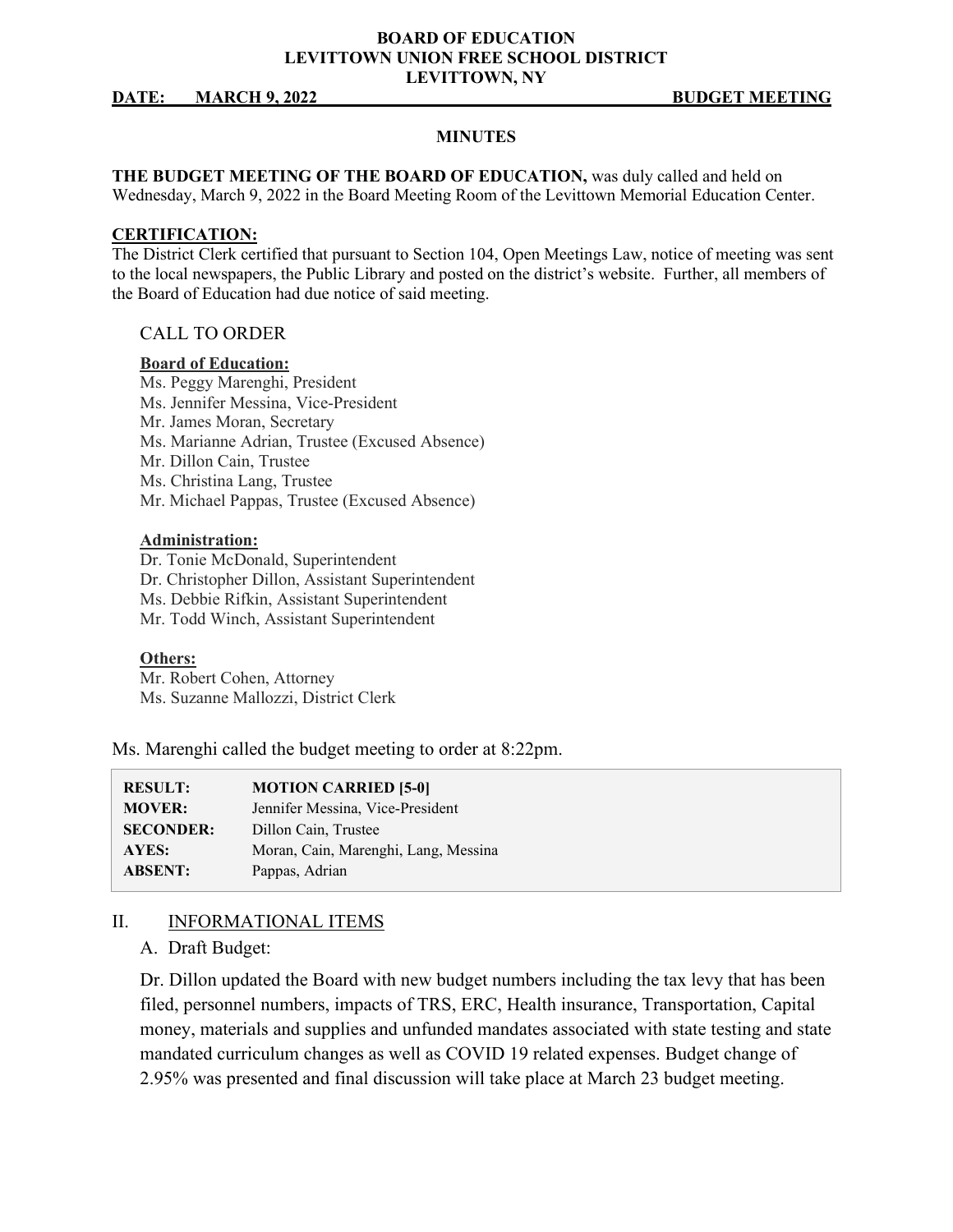i. Curriculum and Instruction - T. Winch:

Mr. Winch was happy to say that the District's goal to return to in person instruction for all students, the restoration of as many suspended programs as possible and utilization of Chromebooks and Google classroom to continue to enhance our instruction programs is moving forward. This all is happening as we move past COVID and get back to as "normal" as possible. In addition, the district created the following:

• K-2 Math and ELA academies, MS and HS Math and ELA academies and help centers, inclusion of additional reading and math support programs and enhanced collaboration with our Pre-K programs.

Points of pride:

• Digital citizenship instruction K-8, additional full-day UPK openings, Erin's Law implementation, expansion of LEADD program, Teacher induction program, Red Trunk project and the transition to Google classroom.

Planned initiatives for 2022-2023

• updating to Envision 2020, piloting new ELA programs, implementation of fundations K-2 as core phonics programs.

Q - Ms. Marenghi asked if the new envision program that is being updated is it the content that is being switched or the context of which they're presenting it? Mr. Winch responded that it is primarily the latter.

• red-watch band project which provides training for HS students' knowledge, awareness and skills to prevent toxic deaths. Continued focus on college credit courses, continuing to provide professional development on leveraging devices to enhance instruction. Seal of Civic Readiness, HS technology programs, Offering online unofficial transcripts, technology curriculum.

In conclusion, the District we will be offering a new summer enrichment program (heavily subsidized) and the celebration of the  $75<sup>th</sup>$  anniversary of Levittown.

ii. Computer Department – Todd Connell

Mr. Connell pointed out several points of pride accomplished by the computer department this past year:

• Kindergarten chromebooks, paying for them through the smartschool bond, upgraded internet bandwith due to remote schooling, internet filter upgrade, updated website to be mobile user friendly. New purchases of computers which are smaller, more energy efficient small form factor computers.

Planned Initiatives for 2022-2023

• Utilizing energy virtualization software, transition to lower energy use printers, Chromebook one-to-one, desktop refresh, laptop refresh, antivirus enhancement, Lexmark MFP refresh and implementation of goGuardian Teacher.

Total Budget increase of 4% expected for 2022-2023. Library budget for periodicals for schools will increase .43%. Each library will get a portion based on enrollment.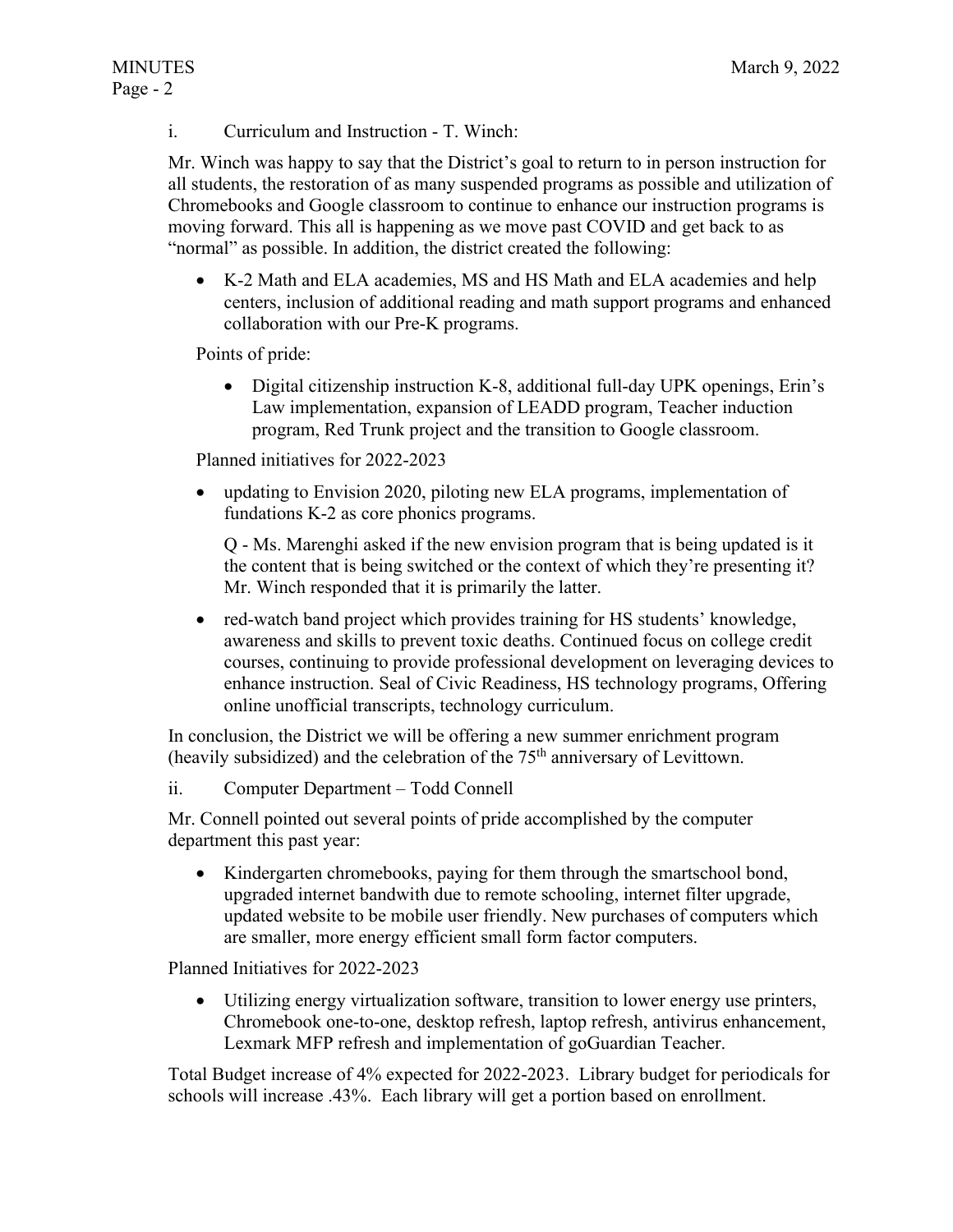# Questions:

- Ms. Messina: Are you utilizing read and write for google chrome for all students? Mr. Connell responded that it was just for certain students, working with Jamie Spencer, OT recommendations. .
- Ms. Lang thanked the whole computer team and noted that it is a big undertaking especially since technology changes so rapidly. She asked if there is a place on the website for teachers to be made aware of all the software that is available to maximize access? Mr. Connell responded that there is a page under staff of more resources that they can click on.
- Ms. Lang: What the District is doing with the Microsoft tablets after the 3 years  $(10^{th}, 11^{th}$  and  $12^{th}$  grade) user are finished with them? Mr. Connell's response was that the tablets from graduating seniors will have 2 more years of the surface go devices so by the time those students leave, they will be 4 years old, so we could either repurpose it but at 4-5 years old, that's when the battery stops charging so they are almost at their end of life. All attempts will be made to collect these devices.
- Ms. Lang: Do the chromebooks have a longer shelf life? Mr. Connell answered that Google says they are supposed to and have a life-span of about 6 years from the date of purchase. That's how long Google will update/support that hardware. Doesn't mean the battery will last that long.
- Ms. Lang With this amount of technology, what are plans for teacher development in technology? Mr. Connell – We formed a tech committee this year with teachers to survey the teachers to find out what areas they need help and to get those teachers to do training in the buildings. Idea is to have those in the buildings who are proficient in the technology to be able to guide those who may need assistance.
- iii. Fine Arts Frank Creter
- Mr. Creter began his presentation with department goals which are to:
	- enhance, develop and promote educational and creative experiences for students and staff in the classroom and beyond. Create art and music shared spaces. Increase musical instrument inventory and lessen the need for rental equipment. Enhance our outreach efforts so that more students register for Music Instruction. Implement the NYS Media Arts Standards for Middle Schools.
	- 45.66% of enrollment of eligible students are in music. K-2 numbers are not included as they will have their opportunity in  $3<sup>rd</sup>$  grade.

Points of pride:

• Annual arts shows at Division and MacArthur were held, with a special emphasis on social distancing. Resumption of district concerts, holiday tree lighting performance, competitive march band competition (top 5 score for division) & public library art exhibit.

Planned initiatives:

• Continuum of Middle to High School enrollment, grow enrollment in AP art as well as in College Graphic Design. Create a Fine Arts Technology Committee.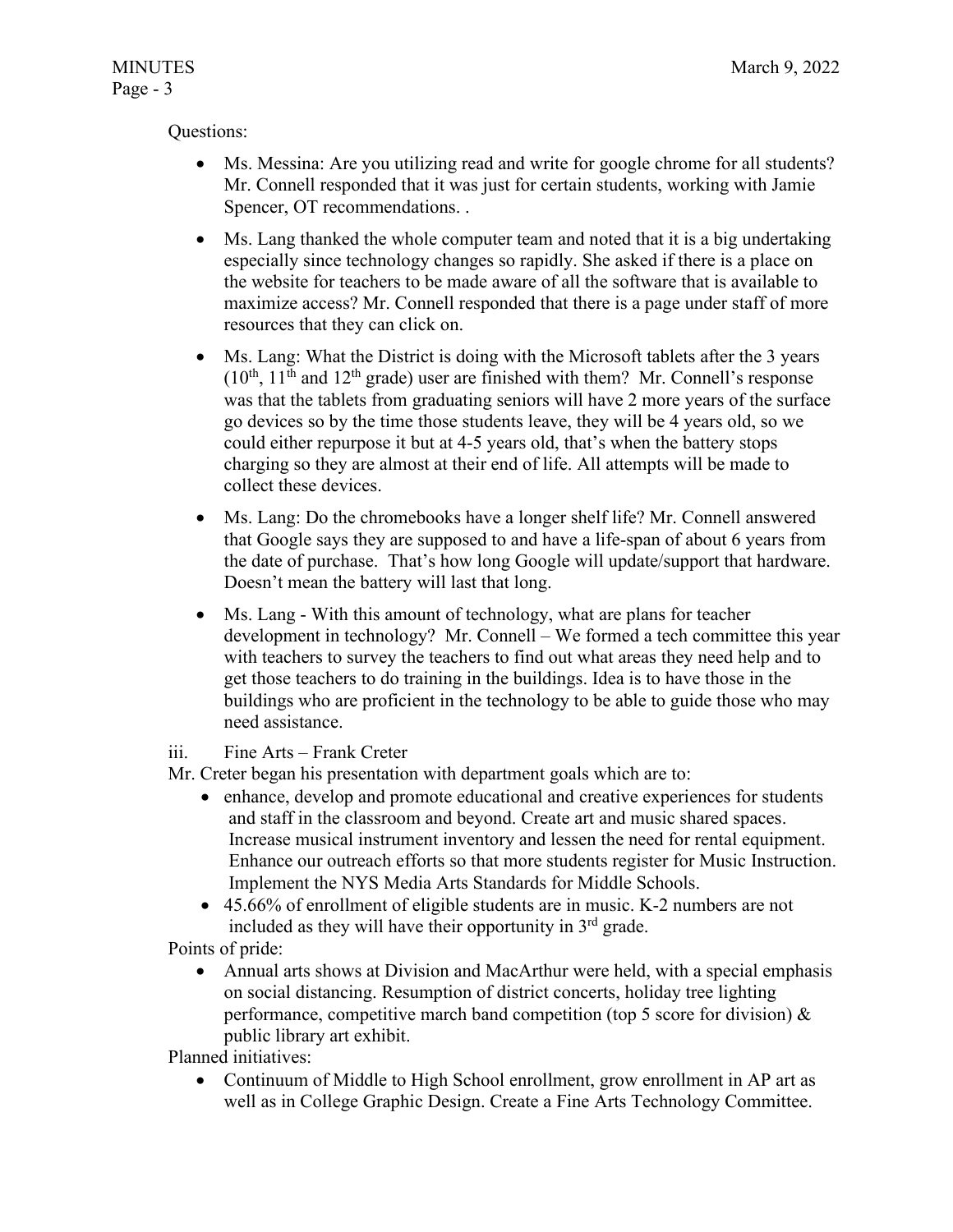• Continue the professional development opportunities and Cultural Experiences through performances, galleries, college, and workshops such as Solfege, Kodaly, Orff and Dalcroze.

Budget Drivers:

• Rising Costs, purchasing of instruments vs. renting, music textbooks, lLaptops at MacArthur & plan to refurbish Abbey Lane Art Room

In summary, Music department requests an increase of 89%, primarily due to purchase of 174 instruments in lieu of rentals. Instruments are defined as "student grade" for elementary schools but as we transition to High Schools, the "Grade" of instrument is a higher quality, therefore costing more. BOCES prices are considered. Chart of instrument purchases can be found in the budget book

- Questions:
	- Ms. Lang Total yearly rental cost is what the parents pay? Mr. Creter responded that the District rents the equipment and the parents pay a "Yearly Maintenance Fee" of \$78 to rent that piece of equipment.
	- Ms. Lang: so what is the difference between total yearly rental cost and total cost to purchase? Mr. Creter: the slide shows that what it would cost to rent the instrument yearly and then another column shows the BOCES purchase price for the piece of equipment. The final column shows how long it would take to recoup the cost of the purchase. Purchasing instruments lessens our reliance on rentals and will make financial sense in the long run.
	- Ms. Lang also noted that her children have been in the music programs in the District since third grade and the programs are amazing. During the pandemic, remembering watching the video of all students singing and it bringing such joy to all and is grateful to all students who continue to do art and music and to teachers all those who supported them during such tough times and to have that joy was a blessing.

The Board thanked Mr. Creter for his presentation.

- iv. Athletic Department J. Keith Snyder: Thanked Dr. McDonald for all her support throughout the years. Department goals include:
	- Continue to offer a quality Physical Education and Athletic program for all students in the District, continue to upgrade and improve facilities and equipment. Continue to employ and retain quality teachers and coaches. Keep a good working relationship with County and State athletic agencies. Instill the values of good Citizenship in our students/athlete. Always encourage Sportsmanship, Compassion and Empathy in all endeavors

Points of Pride:

• Congratulations to Division Varsity Football for their first playoff appearance in 10 years under the direction of Head Coach Rob McNamara, Conference champs for MacArthur Girls Basketball, MacArthur Girls Soccer, MacArthur Girls Volleyball, MacArthur Football were Nassau County Finalist, MacArthur Varsity Cheer – NYS Champs for the first time. Division Varsity Cheer placed  $11<sup>th</sup>$  in the Nation at Nationals in Orlando. Division Bowler Brillian Sodermaster was named Nassau County Outstanding Bowler.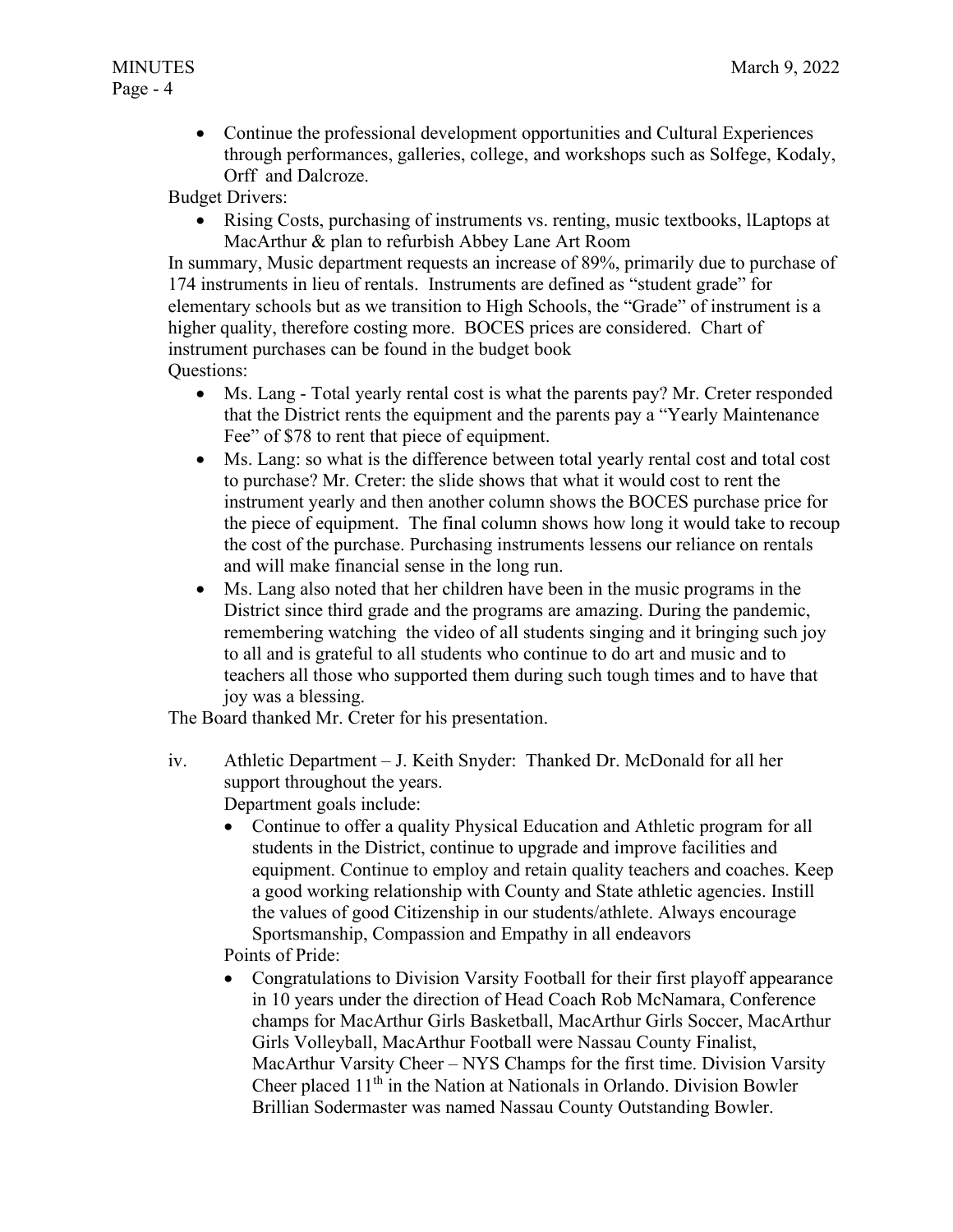MacArthur Track, 4x400 relay team Alexandra Coloma, Summer Looney, Sofia Migliore and Alyssa Rotondo – NYSPHSAA Section VIII Champs. Overall, Levittown School District received 96 post season awards which includes September – February, including 4 scholar athlete teams.

- MacArthur hosted the Duke vs. Upenn Lacrosse game which was attended by 3500 people, thanks to John Nessler's diligence and hard work. Proceeds to go to local lacrosse programs in Levittown.
- 2 county wrestling champs Killian Foy (MacArthur) and Shane Moore (Division). Congratulations to both.
- Kudos to the Physical Education teachers to do all their classes in the gym and in classrooms. Using space as best they can.
- Congratulations to 2022 Outstanding Physical Education Students Maggie McCabe & Chris Powers from Division and Patrick DeGennaro & Thomasine Weber from MacArthur.

Ongoing projects:

• New Guest Bleacher at Division Avenue Football Field, new bleachers at MacArthur softball field, wind screen additions to both high schools, new scoreboards to be installed at both high schools, new uniforms for soccer, basketball and lacrosse. In addition, stadium padding was added, weight room improvements. Sound systems are being installed at both softball fields. Glass backboards being stalled at middle schools. Each HS has some new rugs with the appropriate logo's, branding of decals, benches, rugs. End zone cameras added and new cheer mat is on the way.

Planned Initiatives:

• Safety netting at Mac Softball field, safety enclosure for Discus at high schools, seating bleachers for MacArthur Softball, resurfacing of tennis courts at MacArthur, Solar Scoreboards at middle schools and fix drainage at MacArthur baseball field bleacher area.

In summary, budget change of 13.89% is anticipated for the 2022-2023 school year.

v. Department of Pupil Services – Dr. Susan Farber.

Classification rate increased slightly in 2020, but is still below the Nassau County and NYS rate of 14% and 17% respectively. Increases that we are seeing are similar to other districts. There was a significant backlog of referrals during COVID and more students are being referred this year. Levittown is a wonderful school district and community and we have robust special education programs which has led to a significant number of families moving to the District over the Summer and during the school year and have students with IEP's and significant needs. Home instruction numbers had a slight dip during COVID but have increased this year due to students with medical needs and suspended students who require it. Disciplinary infractions have increased as we ebb out of the COVID restrictions due to social and emotional deficits. Homeless and Hospitalization numbers are expected to rise due to moratorium on evictions expiring and increased hospitalizations due to mental health issues.

Question: Ms. Marenghi: Do we have breakdown of hospitalizations due to psychiatric vs. physical placements? Dr. Farber responded that the numbers on the slide were strictly related to mental health, not physical ailments.

Out of District placements have increased slightly because of students who require more instruction than a public school setting can afford. Currently approximately 16 students